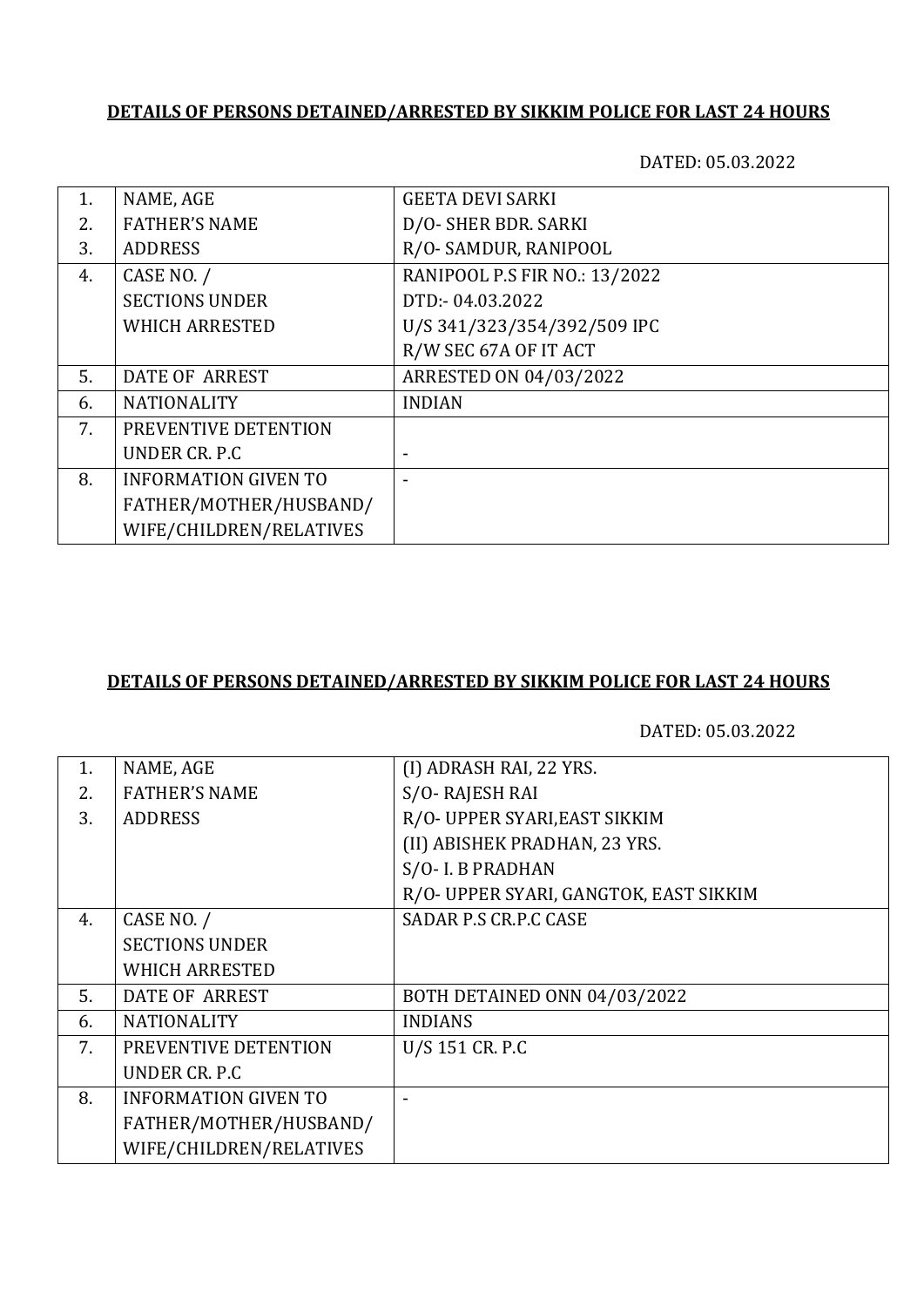DATED: 05.03.2022

| 1.  | NAME, AGE                   | UGEN BHUTIA, 35 YRS.         |
|-----|-----------------------------|------------------------------|
| 2.5 | <b>FATHER'S NAME</b>        | S/O-TENZING CHOPEL BHUTIA    |
| 3.  | <b>ADDRESS</b>              | R/O- RESHITHANG, EAST SIKKIM |
| 4.  | CASE NO. /                  | SADAR P.S CR.P.C CASE        |
|     | <b>SECTIONS UNDER</b>       |                              |
|     | <b>WHICH ARRESTED</b>       |                              |
| 5.  | DATE OF ARREST              | DETAINED ON 04/03/2022       |
| 6.  | <b>NATIONALITY</b>          | <b>INDIAN</b>                |
| 7.  | PREVENTIVE DETENTION        | U/S 41 CR.P.C                |
|     | UNDER CR. P.C.              |                              |
| 8.  | <b>INFORMATION GIVEN TO</b> |                              |
|     | FATHER/MOTHER/HUSBAND/      |                              |
|     | WIFE/CHILDREN/RELATIVES     |                              |

### **DETAILS OF PERSONS DETAINED/ARRESTED BY SIKKIM POLICE FOR LAST 24 HOURS**

| 1. | NAME, AGE                   | PURAN CHETTRI, 24 YRS.   |
|----|-----------------------------|--------------------------|
| 2. | <b>FATHER'S NAME</b>        | S/O-TILALL CHETTRI       |
| 3. | <b>ADDRESS</b>              | R/O-SAMDONG, EAST SIKKIM |
| 4. | CASE NO. /                  | SINGTAM P.S CR.P.C CASE  |
|    | <b>SECTIONS UNDER</b>       |                          |
|    | <b>WHICH ARRESTED</b>       |                          |
| 5. | DATE OF ARREST              | DETAINED ON 04/03/2022   |
| 6. | <b>NATIONALITY</b>          | <b>INDIAN</b>            |
| 7. | PREVENTIVE DETENTION        | U/S 41 CR. P.C           |
|    | UNDER CR. P.C.              |                          |
| 8. | <b>INFORMATION GIVEN TO</b> |                          |
|    | FATHER/MOTHER/HUSBAND/      |                          |
|    | WIFE/CHILDREN/RELATIVES     |                          |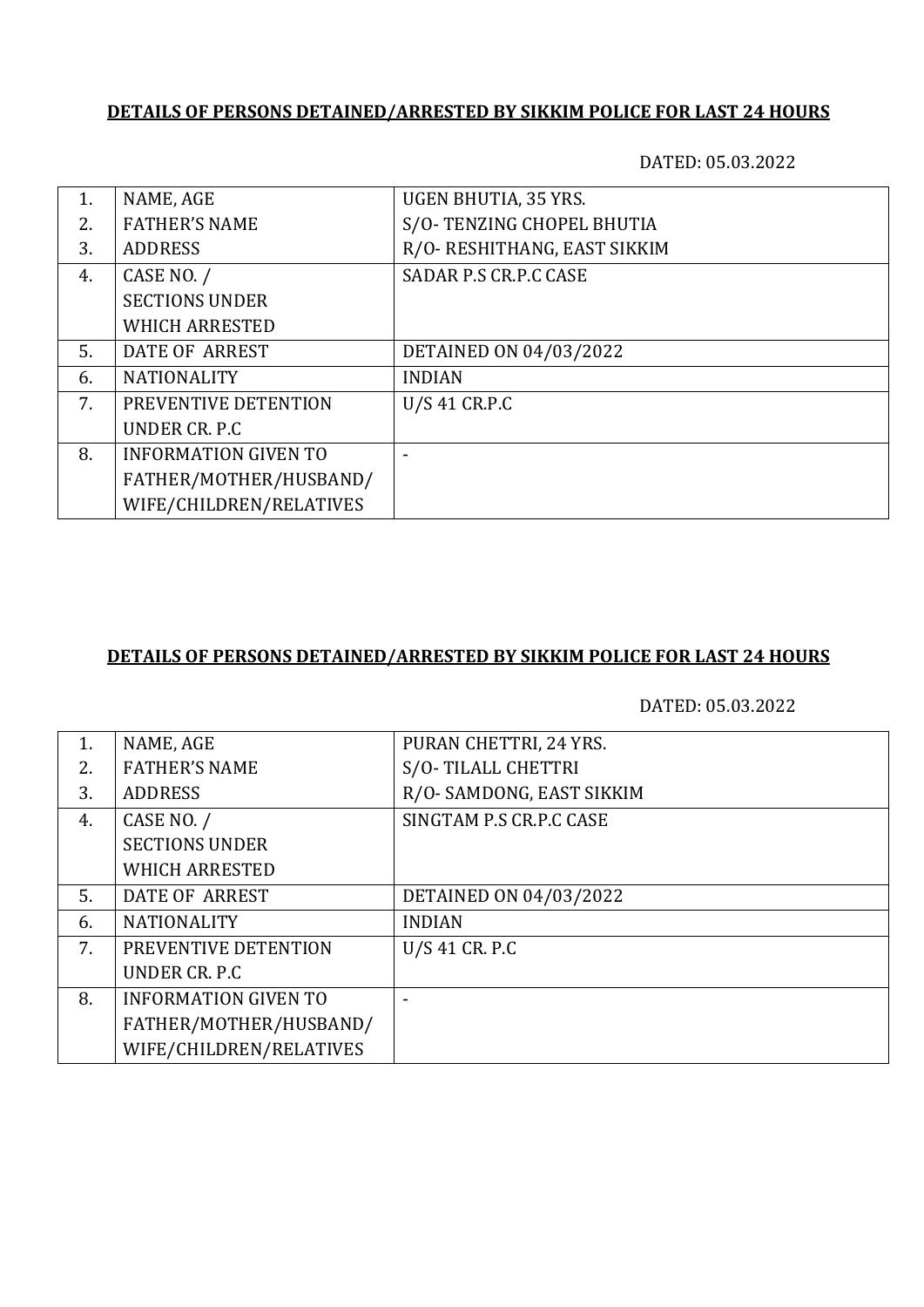DATED: 05.03.2022

| NAME, AGE                   | INDRA PRASAD SILWAL, 53 YRS.      |
|-----------------------------|-----------------------------------|
| <b>FATHER'S NAME</b>        | S/O-LT. GANGA PRASAD SILWAL       |
| <b>ADDRESS</b>              | R/O-TURUNG, SOUTH SIKKIM          |
| CASE NO. /                  | NAMCHI P.S F.I.R CASE NO: 13/2022 |
| <b>SECTIONS UNDER</b>       | DTD:-04/03/2022                   |
| <b>WHICH ARRESTED</b>       | <b>U/S 376 IPC</b>                |
| <b>DATE OF ARREST</b>       | ARRESTED ON 04/03/2022            |
| <b>NATIONALITY</b>          | <b>INDIAN</b>                     |
| PREVENTIVE DETENTION        |                                   |
| UNDER CR. P.C               |                                   |
| <b>INFORMATION GIVEN TO</b> |                                   |
| FATHER/MOTHER/HUSBAND/      |                                   |
| WIFE/CHILDREN/RELATIVES     |                                   |
|                             |                                   |

### **DETAILS OF PERSONS DETAINED/ARRESTED BY SIKKIM POLICE FOR LAST 24 HOURS**

| NAME, AGE                   | (I) SAJAN HANG SUBBA, 30 YRS. |
|-----------------------------|-------------------------------|
| <b>FATHER'S NAME</b>        | S/O-LT. PANCHA BIR SUBBA      |
| <b>ADDRESS</b>              | R/O- MARTAM, WEST SIKKIM,     |
|                             | (II) RAPDEN BHUTIA, 40 YRS.   |
|                             | S/O-LALEN TSH. BHUTIA         |
|                             | R/O- MARTAM, WEST SIKKIM,     |
| CASE NO. /                  | SORENG P.S CR.P.C CASE        |
| <b>SECTIONS UNDER</b>       |                               |
| <b>WHICH ARRESTED</b>       |                               |
| DATE OF ARREST              | BOTH DETAINED ON 04/03/2022   |
| <b>NATIONALITY</b>          | <b>INDIANS</b>                |
| PREVENTIVE DETENTION        | $U/S$ 41 CR. P.C              |
| UNDER CR. P.C.              |                               |
| <b>INFORMATION GIVEN TO</b> |                               |
| FATHER/MOTHER/HUSBAND/      |                               |
| WIFE/CHILDREN/RELATIVES     |                               |
|                             |                               |